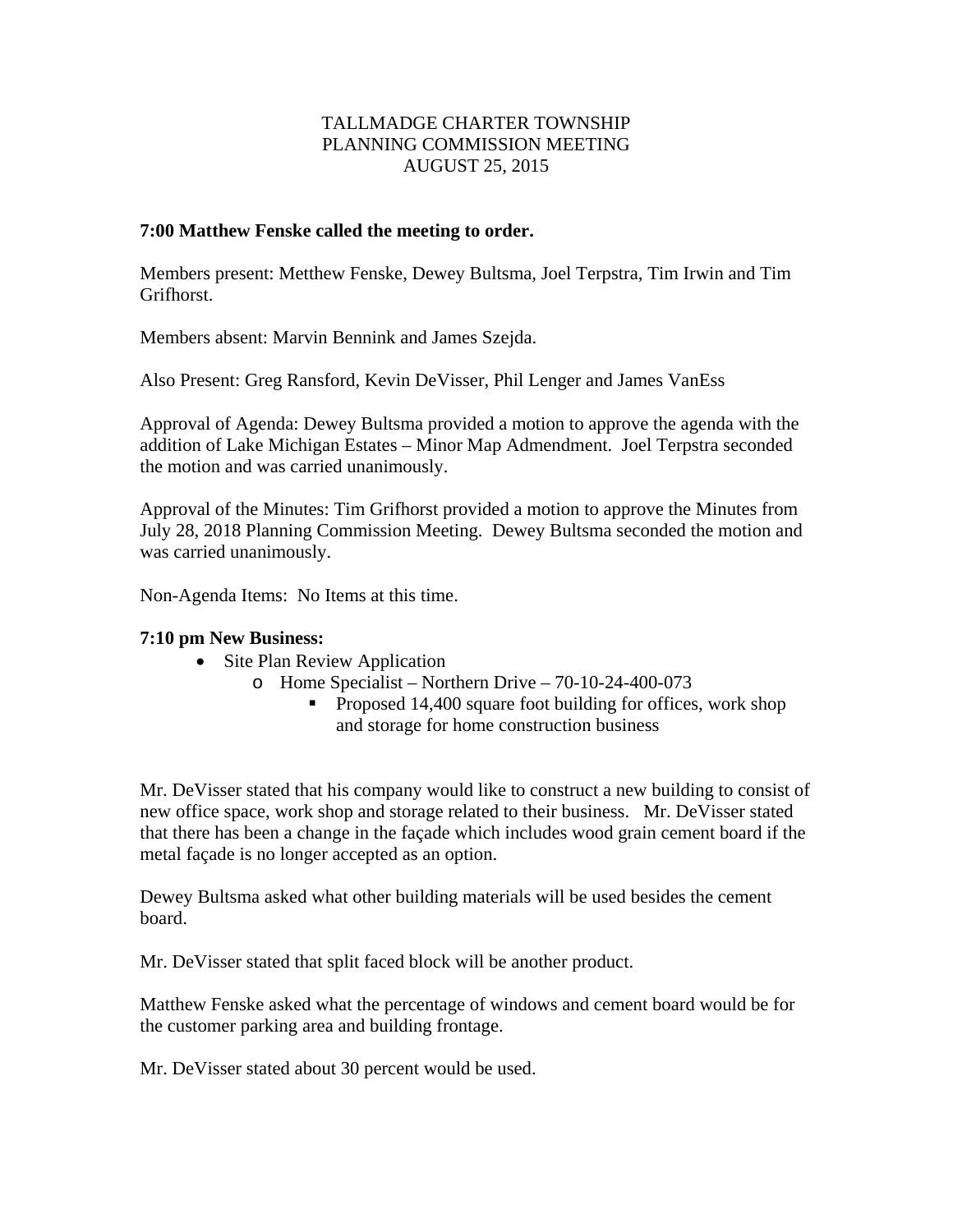Greg Ransford stated that Mr. DeVisser maybe approved as presented but will not be able to proceed until moratorium if lifted. He also stated that the deck will need to meet setback requirements.

Joel Terpstra questioned the location of the dumpster and the enclosure.

Mr. DeVisser stated that the truck docks will be sunken and would like a 40 yard dumpster to be located within one of the docks for easier access for trash removal.

Matthew Fenske asked about the fire system and if the Fire Chief had any concerns.

Mr. DeVisser stated that the building will be fully equipped with a fire suppression system.

Greg Ransford stated that the Fire Chief is pleased with the system that is presented.

Dewey Bultsma had questions about how the water runoff will be captured.

Mr. DeVissed stated that the run-off will be captured in a gutter system and proper drainage will occur.

Joel Terpstra questioning if the will be enough privacy coverage to the residential neighborhood that abuts to his property.

Mr. DeVisser said that a six (6) foot privacy fence will be installed along the property line.

Joel Terpstra provided a motion to approve the Site Plan as shown with the following conditions:

- 1. Cement board siding with split-block façade.
- 2. 40 yard dumpster to be located within the sunken truck bay.
- 3. Six (6) foot privacy fence made of cedar to shield residential neighborhood.
- 4. Deck will be approved administratively by Greg Ransford.
- 5. Gutter drains will be buried to storm system and will be approved at occupancy. Tim Grifhorst seconded the motion and was carried unanimously.
	- Lake Michigan Estates Minor Map Admendment

Mr. Lenger would like the side yard set-back to be worded as 25 feet instead of the current wording of 35 feet. The lot in question is a corner lot and to have future development these changes are necessary. Mr. Lenger would like the new set-backs for Ivy Grove South and also Ivy Grove North.

Greg Ransford stated that drawn to scale is 25 foot residential and for corner lots is 35 foot.